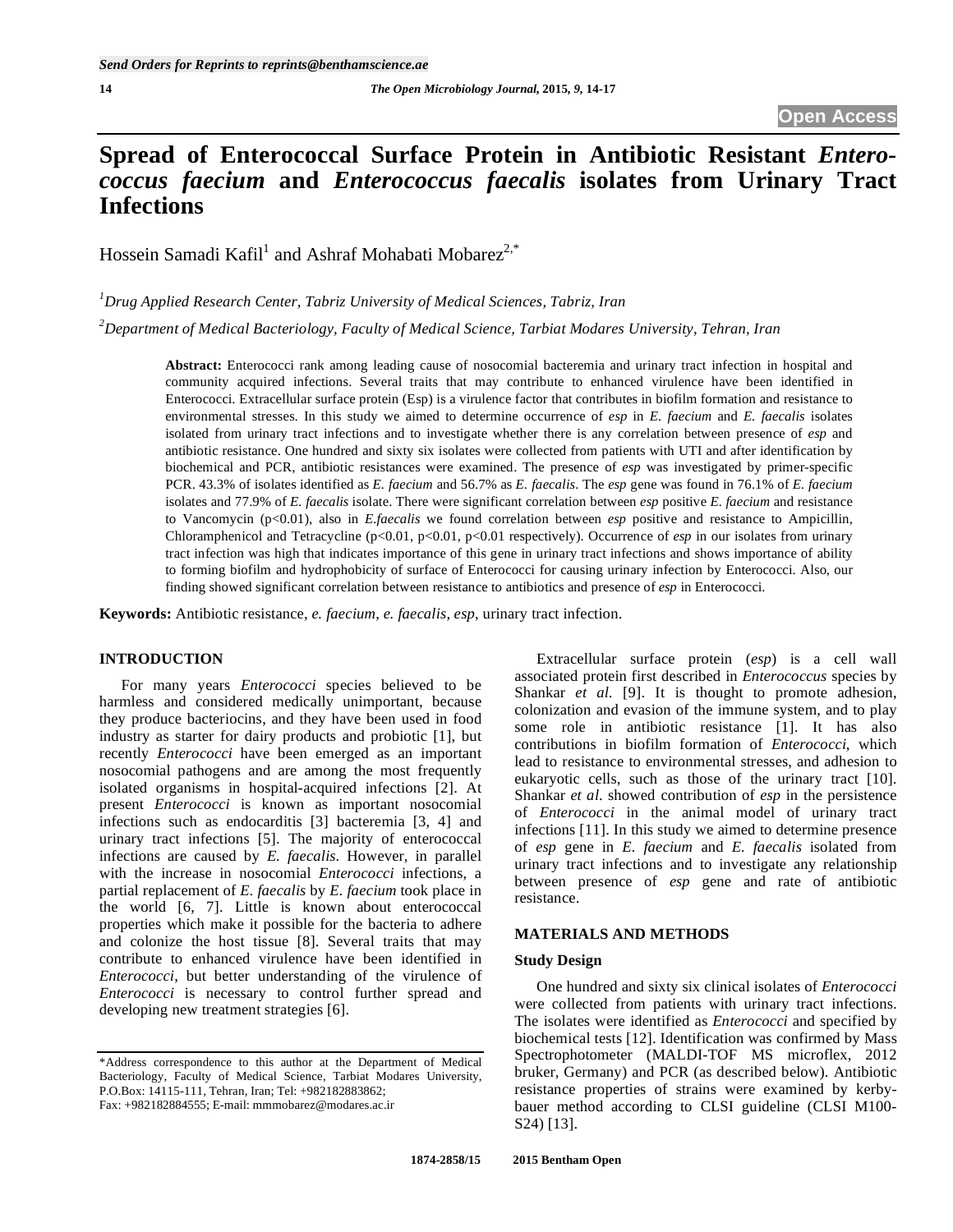## **DNA Extraction and PCR**

 $DNA$  extraction was done by Cinnapure<sup>TM</sup> DNA extraction kit (Cinnagen, Iran). Briefly, bacterial pellet was resuspended in 100 µl gram positive prelysis buffer and added 20  $\mu$ l lysosyme and incubated at 37°C for at least 30 min. After adding lysis buffer and precipitation solution, the solution was transferred to a spin column and after washing the spin, DNA was eluted by elution buffer in  $65^{\circ}$ C [14]. PCR was performed in  $25$  ul volumes that contained  $20$ -200ng DNA, 0.5 M of specific primers for *E. faecalis* ddlE1:ATCAAGTACAGTTAGTCTTTATTAG ddlE2: ACGATTCAAAGCTAACTGAATCAGT) [15], *E. faecium* (ddlF1: TTGAGGCAGACCAGATTGACG, ddlF2: TAT-GACAGCGACTCCGATTCC) [16] and for *esp* (espA: GGAACGCCTTGGTATGCTAAC, espB: GCCACTTTAT-CAGCCTGAACC) [9] with  $1.5$  mM MgCl2, 200  $\mu$ M of each dNTP, 1X PCR buffer and 2 U DNA polymerase (Cinnagen, Iran). DNA was amplified by general PCR. An initial denaturation of 10 min at 94°C was followed by 35 cycles of denaturation at 94°C (1 min), annealing at 58°C for 1 min and extension at 72°C for 1 min, followed by a final extension at 72°C for 10 min. product length were 941bp for *E. faecalis*, 658bp for *E. faecium* and 95bp for *esp.* Positive control for PCR were *E. faecalis* MMH594 (also *esp* positive), *E. faecalis* 29212, *E. faecium* C38 and C68. Negative controls consisted of the PCR components on reaction mixtures lacking *Enterococci* DNA. PCR products were electrophoreses in 1.5% agarose gels and after staining with 0.5µg/ml ethidium bromide visualized under UV light. The size of fragments was determined in comparision with 100bp DNA ladder plus size marker (Fermentas., Germany).

#### **Statistical Analysis**

 Chi-square test (or Fisher exact test) was performed for data analysis. *P* values below 0.05 were considered to be significant. Statistical analysis was done by Spss. 21 software.

# **Results**

 From 166 clinical isolates of urinary tract infections of *Enterococci*, 59.7% of isolates were from females and 40.3% from males. By biochemical differentiation and PCR for specific genes, 43.3% of isolates were identified as *E. faecium* and 56.7% as *E. faecalis*. Antibiotic resistance of strain described by disc diffusion (Figs. **1** and **2**) and the presence of *esp* gene was identified in 77.1% of all isolates of *Enterococci*. *esp* gene was identified in 76.1% of *E. faecium* and 77.9% of *E. faecalis* isolates (Fig. **3**). There was not any significant difference between presence of *esp* gene in *E. faecalis* and *E. faecium* isolates (P> 0.05). Correlation of resistance to antibiotic and presence of the *esp* genes was investigated. In *E. feacium*, correlation was found between presence of the *esp* and resistance to Vancomycin (p<0.01) (Fig. **1**). In *E. faecalis* we revealed correlation between resistance to Ampicillin, Chloramphenicol and Tetracycline  $(p<0.01, p<0.01$  and  $p= 0.006$  respectively) and presence of *esp* gene (Fig. **2**).

#### **DISCUSSION**

 In the previous studies, several investigators have focused on the relationship between *Enterococci esp* gene and antibiotic resistance. The current investigation examined the relationship of *Enterococci esp* gene with antibiotic resistance of isolates from in the urinary tract infection. In this study we investigated the presence of *esp* in *E. faecium* and *E. faecalis* isolates from urinary tract infection. Enterococcal surface protein (*esp*) is considered as virulence factor in *Enterococci*, a few studies have done on presence and importance of *esp* on urinary tract infection of *Enterococci*. *esp* has been identified in *E. faecium* and *E.* 



**Fig. (1).** *E. faecium* Antibiotic resistance properties in Total and Esp positive strains. Sens: Sensitive; int: intermediate; res: resistance.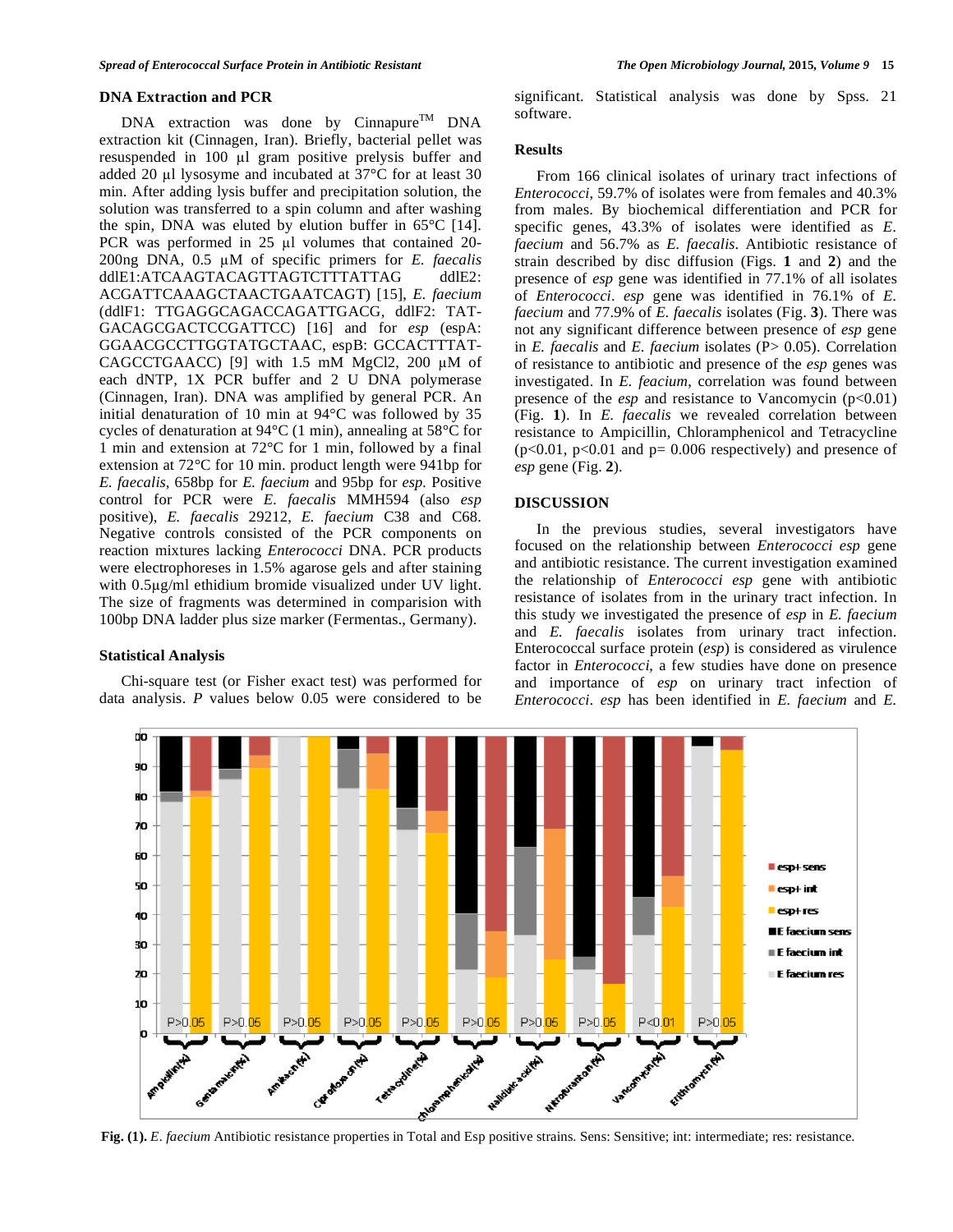

**Fig. (2).** *E.faecalis* Antibiotic resistance properties in Total and Esp positive strains. Sens: Sensitive; int: intermediate; res: resistance.



**Fig. (3).** PCR amplification and screening of Sample for presence of genome. Numbers intended in pictures are patients' numbers and have not any meaning. Positive controls were *E. faecalis* 29212 (Standard for *E.faecalis), E. faecium* C38 (Standard for *E. faecium*) and *E. faecalis* MMH594 (Standard for *esp*).

*faecalis* previously [17], but not in other *Enterococci* [18]. We revealed high frequency of *esp* genes in both *E. faecium* and *E. faecalis* (76.1%, 77.9% respectively) isolated from urinary tract infection. It was higher rate than reported in previous studies on clinical samples [17, 19]. *esp* has been reported as the first important gene for biofilm formation in *Enterococci* [6, 9]. The ability to form biofilm on abiotic surfaces is considered to be an important virulence property of the *Enterococci* [20], biofilm is an assemblage of microbial cells associated with a surface and enclosed in a matrix of primarily polysaccharide material [l6]. Defined architecture of the biofilm provides an optimal environment for the exchange of genetic material between bacteria and increases the innate resistance of the bacterium to antibiotic

and activities of the host immune response [6, 21]. *esp* gene positive isolates were considered as expressing the *esp* protein [9, 22]. Results of this study shows importance of the biofilm formation and the presence of *esp* in clinical samples, especially in the urinary tract infections. The nature of urinary tract infections necessitate biofilm for bacteria, and presence of *esp* in most of urinary cultured *Enterococci* endorse importance of this gene for survival of bacteria in urinary tract. It has been also demonstrated that *esp* increased the hydrophobicity of bacterial surface [23]. Therefore, it can help *Enterococci* to match with urinary tract condition.

 In this study, we found significant correlation between the presence of *esp* and the antibiotic resistance. Our data